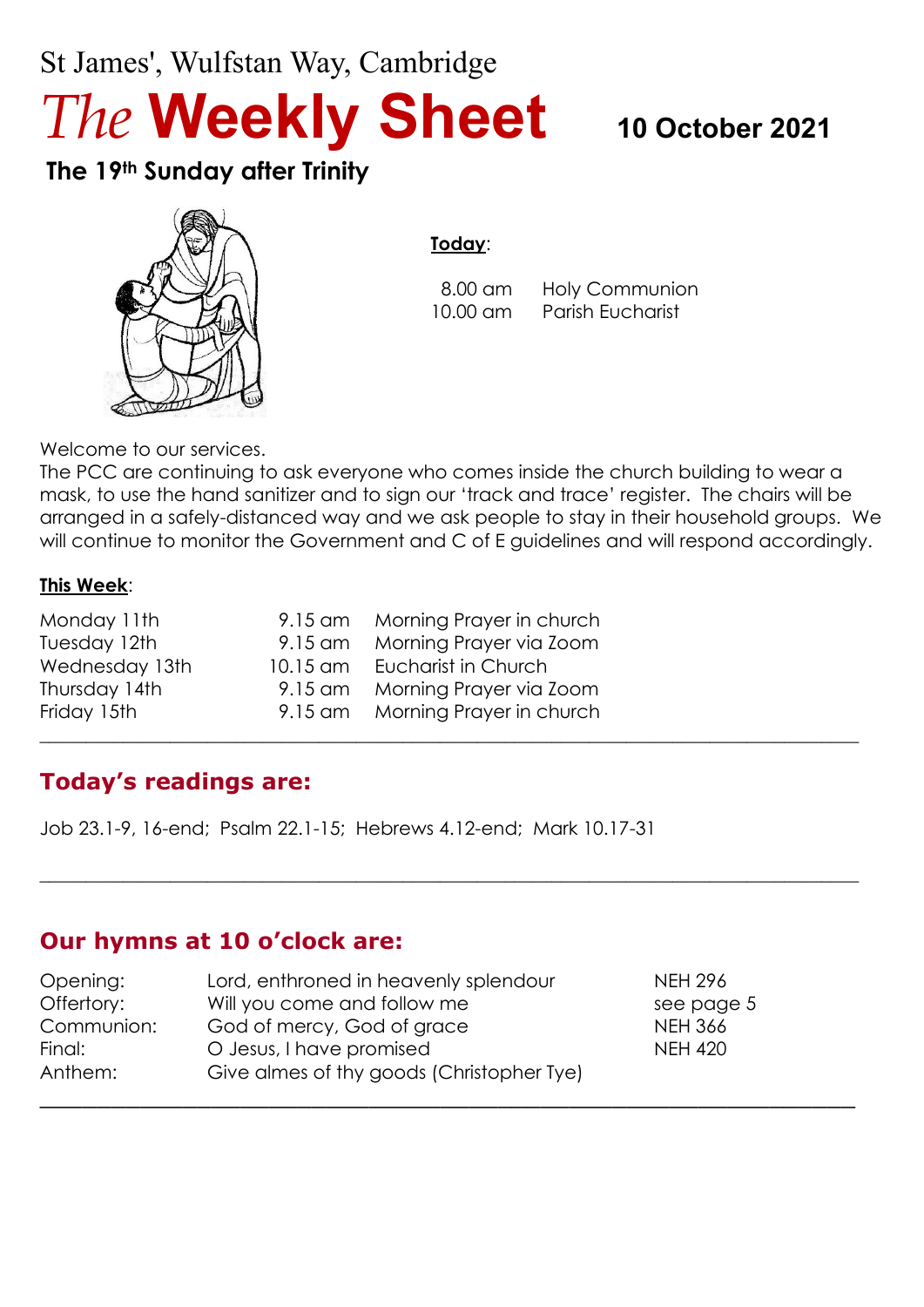# **Collect for today**

Faithful Lord, whose steadfast love never ceases and whose mercies never come to an end: grant us the grace to trust you and to receive the gifts of your love, new every morning, in Jesus Christ our Lord. \_\_\_\_\_\_\_\_\_\_\_\_\_\_\_\_\_\_\_\_\_\_\_\_\_\_\_\_\_\_\_\_\_\_\_\_\_\_\_\_\_\_\_\_\_\_\_\_\_\_\_\_\_\_\_\_\_\_\_\_\_\_\_\_\_\_\_\_\_\_\_\_\_\_\_\_\_\_\_\_\_\_\_\_

# **Dates for your Diary**

| Sunday 10 October | $10.00 \text{ cm}$ | Consultation with children about youth ministry during |
|-------------------|--------------------|--------------------------------------------------------|
|                   |                    | the service and with parents after the service         |
| Sunday 17 October |                    | Garden twinning trip to Hither Green in London         |
| Monday 25 October | $10.00$ am         | Pumpkin Picnic                                         |

 $\_$  , and the set of the set of the set of the set of the set of the set of the set of the set of the set of the set of the set of the set of the set of the set of the set of the set of the set of the set of the set of th

 $\_$  , and the set of the set of the set of the set of the set of the set of the set of the set of the set of the set of the set of the set of the set of the set of the set of the set of the set of the set of the set of th

# **Job 23.1-9, 16-end**

# **Job Replies: My Complaint Is Bitter**

Then Job answered: 'Today also my complaint is bitter; his hand is heavy despite my groaning. O that I knew where I might find him, that I might come even to his dwelling! I would lay my case before him, and fill my mouth with arguments. I would learn what he would answer me, and understand what he would say to me. Would he contend with me in the greatness of his power? No; but he would give heed to me. There an upright person could reason with him, and I should be acquitted for ever by my judge. 'If I go forward, he is not there; or backward, I cannot perceive him; on the left he hides, and I cannot behold him; I turn to the right, but I cannot see him. God has made my heart faint; the Almighty has terrified me; If only I could vanish in darkness, and thick darkness would cover my face!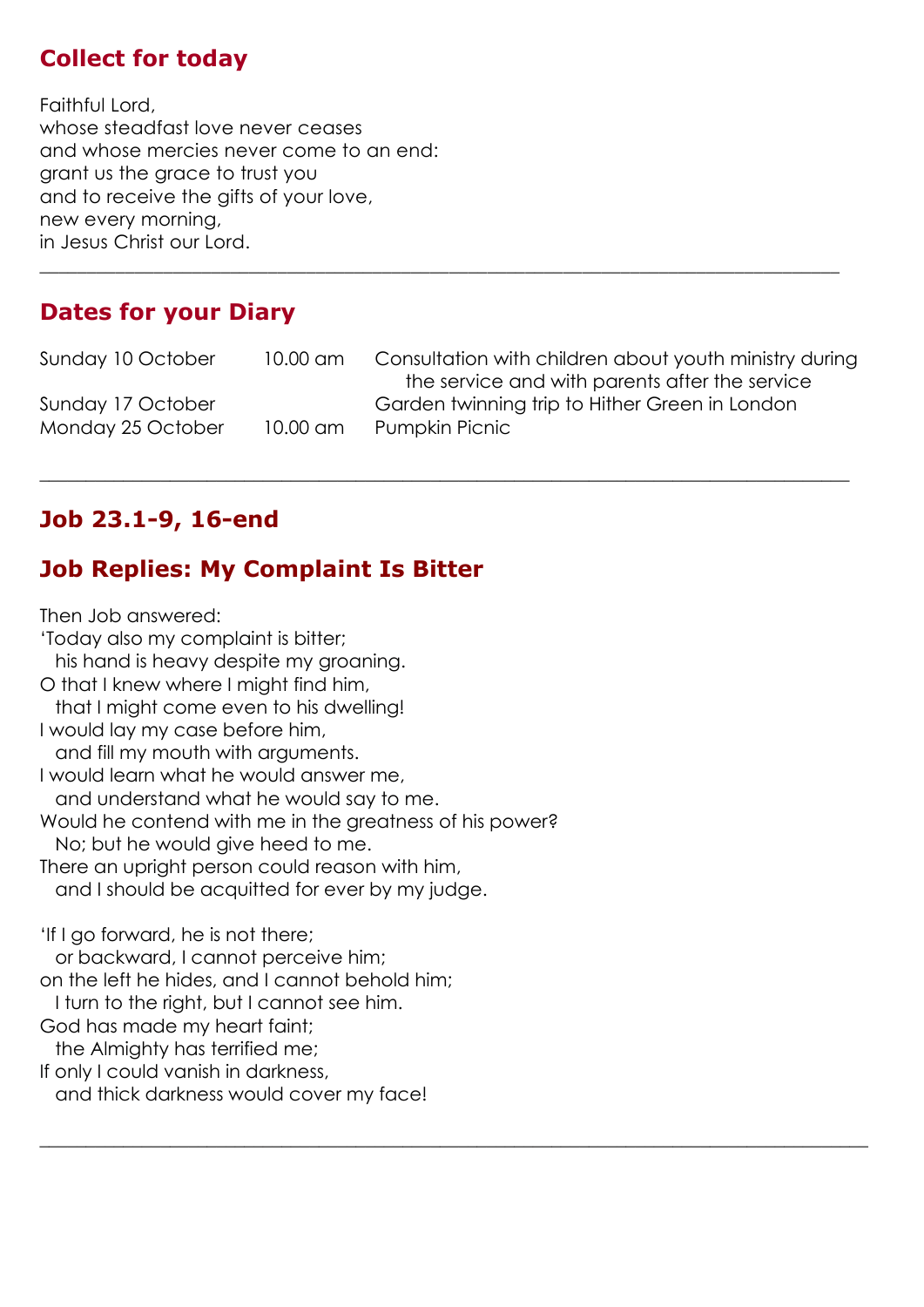#### **Psalm 22.1-15**

My God, my God, why have / you for/saken me, and are so far from my salvation, from the / words of / my dis/tress? O my God, I cry in the daytime, but you / do not / answer; and by night also, / but I / find no / rest. Yet you / are the / Holy One, enthroned up/on the / praises of / Israel. Our forebears / trusted in / you; they / trusted, and / you de/livered them. They cried out to you and / were de/livered; they put their trust in you / and were / not con/founded. But as for me, I am a worm and / no / man, scorned by all / and des/pised by the / people. All who see me / laugh me to / scorn; they curl their lips and / wag their / heads, / saying 'He trusted in the Lord; / let him de/liver him; let him de/liver him, if / he de/lights in him'. But it is you that took me / out of the / womb and laid me safe up/on my / mother's breast. On you was I cast ever since / I was / born; you are my God even / from my / mother's / womb. Be not far from me / for trouble is / near at / hand and / there is / none to / help. Mighty oxen / come a/round me; fat bulls of Bashan close me / in on / every / side. They gape upon me / with their / mouths, as it were a / ramping and a / roaring / lion. I am poured out like water; all my bones are / out of / joint; my heart has become like wax / melting in the / depths of my / body. My mouth is dried up like a potsherd; my tongue / cleaves to my / gums; you have / laid me in the / dust of / death.

#### **Hebrews 4.12-end**

Indeed, the word of God is living and active, sharper than any two-edged sword, piercing until it divides soul from spirit, joints from marrow; it is able to judge the thoughts and intentions of the heart. And before him no creature is hidden, but all are naked and laid bare to the eyes of the one to whom we must render an account.

\_\_\_\_\_\_\_\_\_\_\_\_\_\_\_\_\_\_\_\_\_\_\_\_\_\_\_\_\_\_\_\_\_\_\_\_\_\_\_\_\_\_\_\_\_\_\_\_\_\_\_\_\_\_\_\_\_\_\_\_\_\_\_\_\_\_\_\_\_\_\_\_\_\_\_\_\_\_\_\_\_\_\_\_\_\_

#### **Jesus the Great High Priest**

Since, then, we have a great high priest who has passed through the heavens, Jesus, the Son of God, let us hold fast to our confession. For we do not have a high priest who is unable to sympathize with our weaknesses, but we have one who in every respect has been tested as we are, yet without sin. Let us therefore approach the throne of grace with boldness, so that we may receive mercy and find grace to help in time of need.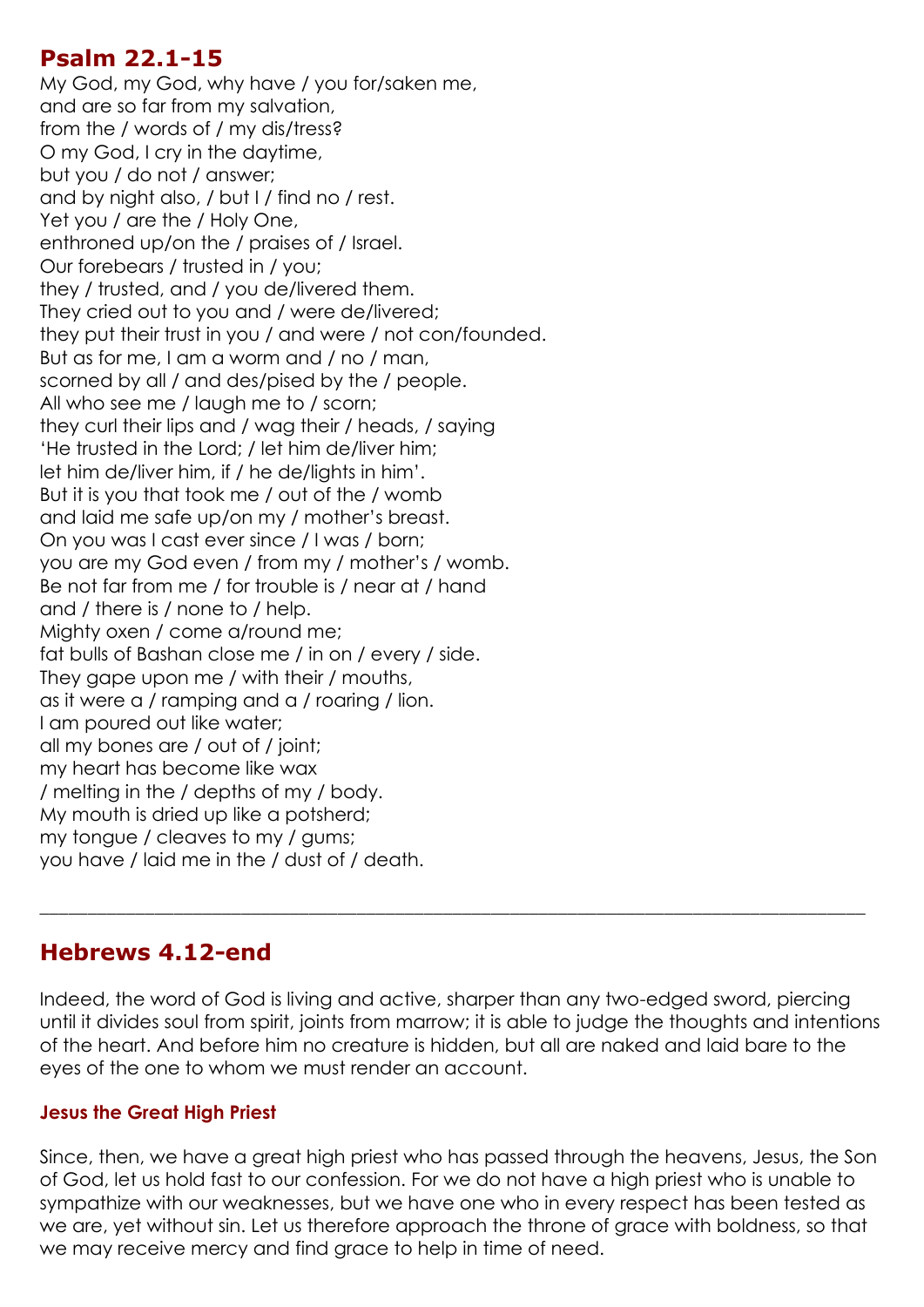# **Mark 10.17-31**

#### **The Rich Man**

As he was setting out on a journey, a man ran up and knelt before him, and asked him, 'Good Teacher, what must I do to inherit eternal life?' Jesus said to him, 'Why do you call me good? No one is good but God alone. You know the commandments: "You shall not murder; You shall not commit adultery; You shall not steal; You shall not bear false witness; You shall not defraud; Honour your father and mother." ' He said to him, 'Teacher, I have kept all these since my youth.' Jesus, looking at him, loved him and said, 'You lack one thing; go, sell what you own, and give the money to the poor, and you will have treasure in heaven; then come, follow me.' When he heard this, he was shocked and went away grieving, for he had many possessions.

Then Jesus looked around and said to his disciples, 'How hard it will be for those who have wealth to enter the kingdom of God!' And the disciples were perplexed at these words. But Jesus said to them again, 'Children, how hard it is to enter the kingdom of God! It is easier for a camel to go through the eye of a needle than for someone who is rich to enter the kingdom of God.' They were greatly astounded and said to one another, 'Then who can be saved?' Jesus looked at them and said, 'For mortals it is impossible, but not for God; for God all things are possible.'

Peter began to say to him, 'Look, we have left everything and followed you.' Jesus said, 'Truly I tell you, there is no one who has left house or brothers or sisters or mother or father or children or fields, for my sake and for the sake of the good news, who will not receive a hundredfold now in this age—houses, brothers and sisters, mothers and children, and fields, with persecutions—and in the age to come eternal life. But many who are first will be last, and the last will be first.'

### **Readings for next Sunday, 17 October (20th Sunday after Trinity)**

\_\_\_\_\_\_\_\_\_\_\_\_\_\_\_\_\_\_\_\_\_\_\_\_\_\_\_\_\_\_\_\_\_\_\_\_\_\_\_\_\_\_\_\_\_\_\_\_\_\_\_\_\_\_\_\_\_\_

\_\_\_\_\_\_\_\_\_\_\_\_\_\_\_\_\_\_\_\_\_\_\_\_\_\_\_\_\_\_\_\_\_\_\_\_\_\_\_\_\_\_\_\_\_\_\_\_\_\_\_\_\_\_\_\_\_\_

Job 38.1-7 [34-end]; Psalm 104.1-10, 26, 35*c* [or 104.1-10]; Hebrews 5.1-10; Mark 10.35-45

**Banner.** Special thanks to Jacqui Worster and family for putting up the banner and to all who contributed. Do come and have a closer look.

**Morning Prayer.** We will meet regularly at our new start time of 9.15 am and will be in church on Monday and Friday mornings. We will meet over Zoom on Tuesday and Thursday mornings, also at 9.15 am. If you would like the link, please contact Steve.

**Consultation about Children's and Youth Ministry at St James**. Now that COVID restrictions have been eased and we have begun to gather in person again, more possibilities for children's and youth ministry are re-emerging. It seems an important time to think as a community about the future shape of that ministry, and we are especially keen to hear first of all from our children and young people, and their parents. So, we are going to hold an informal consultation next Sunday, 10th October. The session with children and young people will take place during the 10 am service, and the session with their parents will take place afterwards. There will be volunteers available to supervise young children after the service, to enable their parents to participate more easily. It would be wonderful to have as many families present on the 10th as possible, but if you won't be able to come, please do be in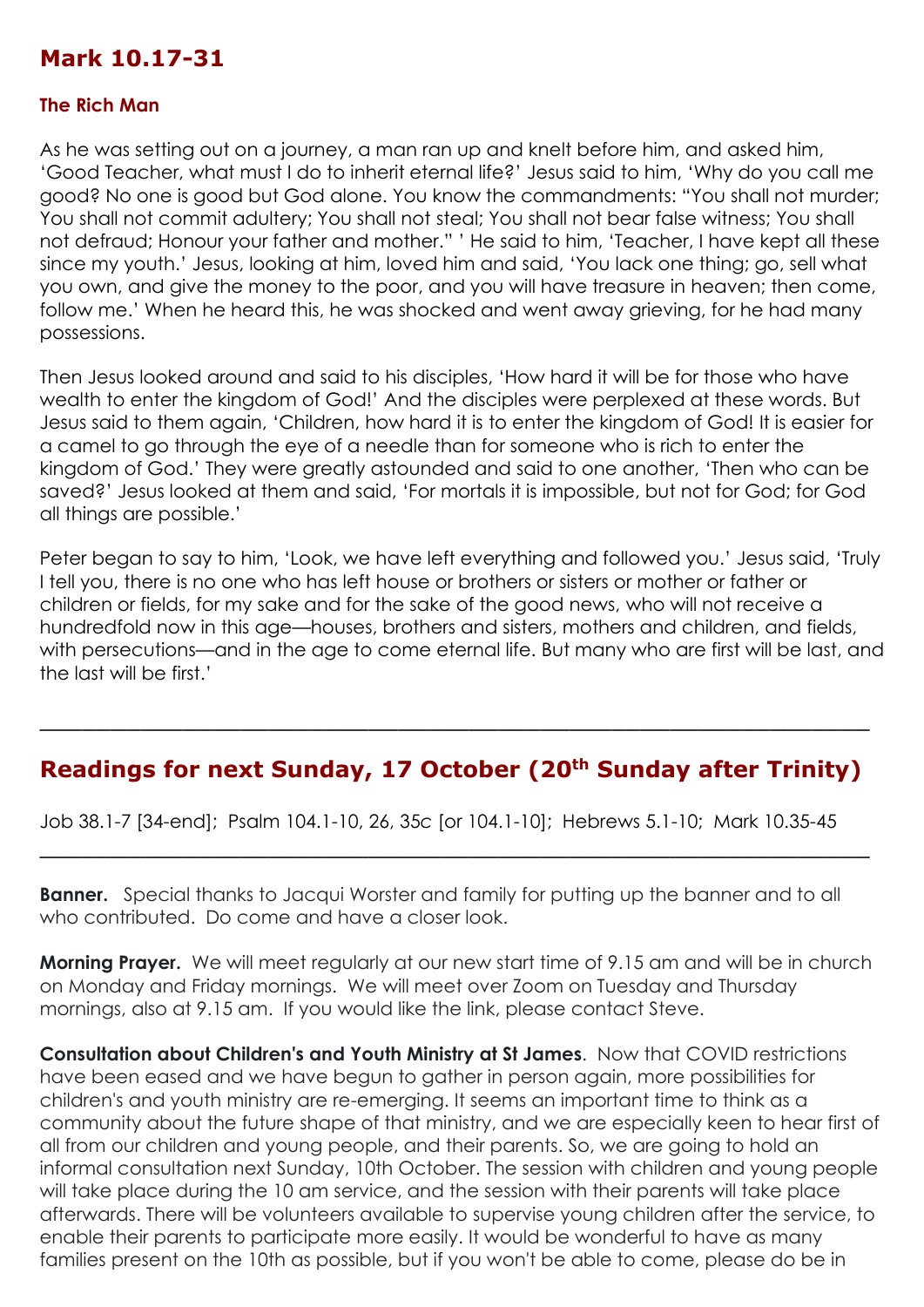touch with Rosie [\(rosie.sjww@gmail.com\)](mailto:rosie.sjww@gmail.com) who will send you some prompts so that you can share your thoughts via email instead.

There are two different forms on the table in the entrance foyer; one is for **older children and adult Confirmation**, we will organise two different confirmation groups. The other is for **children for Admission to Communion**. If you are interested please complete a form and give to Steve.

**Food Hub.** We plan to develop the food hub into a **Saturday venture with QECF** where we will offer tea/coffee and a chance to chat alongside food collection**.** If you'd like to volunteer to help serve refreshments please let Steve or Anne know.

The Food Hub continues to operate on a Saturday morning between 10.30 am and 12.30 pm here at St James'.

The food remains a basic food package ideally for those who are either struggling to pay for provisions or who cannot get to the shops or book an online delivery.

The Food Hub is able to receive donations at church between 3 and 4 pm on a Friday afternoon. Look on the Queen Edith Community Forum website to find more details about those items most needed - and about how to donate financially. Thank you.

 $\_$  , and the set of the set of the set of the set of the set of the set of the set of the set of the set of the set of the set of the set of the set of the set of the set of the set of the set of the set of the set of th

### **Offertory Hymn**

Will you come and follow me Will you leave yourself behind if I but call your name? if I but call your name? Will you go where you don't know, Will you care for cruel and kind, and never be the same? and never be the same? Will you let my love be shown, Will you risk the hostile stare will you let my love be known, should your life attract or scare, will you let my life be grown will you let me answer prayer in you, and you in me? in you, and you in me?

#### $3 \overline{4}$

if I but call your name? if I but call your name? Will you set the pris'ners free, Will you quell the fear inside, and never be the same? and never be the same? and do such as this unseen, the world around around around in you, and you in me? in you, and you in me?

#### 5

Lord, your summons echoes true when you but call my name. Let me turn and follow you, and never be the same. In your company I'll go where your love and footsteps show. Thus I'll move and live and grow in you, and you in me. CCL 91946

#### $1$  2

Will you let the blinded see Will you love the 'you' you hide Will you kiss the leper clean Will you use the faith you've found and admit to what I mean through my sight and touch and sound